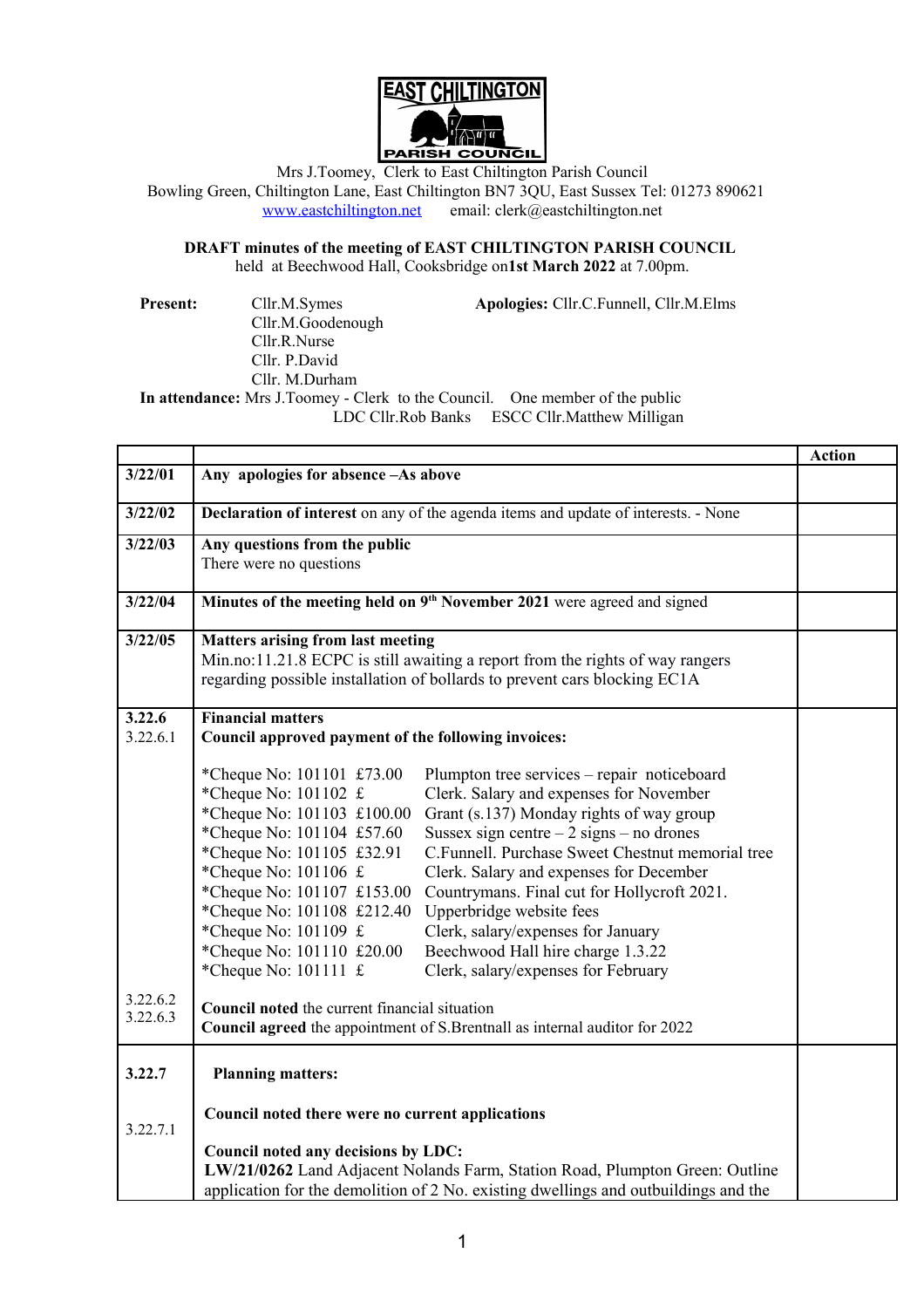|          | erection of up to 89 No. residential dwellings, including 40% affordable housing,<br>village business hub, provision of pedestrian and vehicular access, open space,<br>associated infrastructure and landscaping at Nolands Farm, Plumpton Green, all<br>matters reserved except access-refused                                                                                                                                                                                                                                                                                                                                                                                                          |                        |
|----------|-----------------------------------------------------------------------------------------------------------------------------------------------------------------------------------------------------------------------------------------------------------------------------------------------------------------------------------------------------------------------------------------------------------------------------------------------------------------------------------------------------------------------------------------------------------------------------------------------------------------------------------------------------------------------------------------------------------|------------------------|
| 3.22.7.2 | Council discussed any update on sites EC2 and EC11<br>LDC have appointed consultants to advise on the suitability of EC11 (North Barnes<br>Farm) and the sites in Ringmer and Cooksbridge. The PC have documents informed by<br>traffic consultants GTA Civils which outline the legitimate travel, traffic and<br>environmental concerns which would be raised, should the Eton College proposal be<br>considered.<br>It was agreed that these documents will be sent to ESCC, SDNPA, councillors at LDC<br>and all councils in the inter-council group.<br>Chair asked Cllr.Rob Banks why site EC2 (now marked red on the LDC sites map) was<br>no longer numbered. He thought that was a simple error. |                        |
| 3.22.7.3 | <b>Responding to the Glover review</b><br>Chair will attend a webinar on this and send round her report.                                                                                                                                                                                                                                                                                                                                                                                                                                                                                                                                                                                                  | Chair                  |
| 3.22.8   | Council considered councillor reports:                                                                                                                                                                                                                                                                                                                                                                                                                                                                                                                                                                                                                                                                    |                        |
|          | <b>Finance &amp; Staffing:</b> Cllr.David – nothing to report<br>Communications/website: Cllr.Goodenough - see item 14                                                                                                                                                                                                                                                                                                                                                                                                                                                                                                                                                                                    |                        |
|          | Magazine: Cllr.Funnell will report on todays meeting.                                                                                                                                                                                                                                                                                                                                                                                                                                                                                                                                                                                                                                                     | Clerk/                 |
|          | Environment/Litter pick: Cllr.Nurse - Litter pick March 13th. Clerk to arrange<br>collection. Cllr.Funnell to arrange refreshments. Info onto website.                                                                                                                                                                                                                                                                                                                                                                                                                                                                                                                                                    | Cllrs.                 |
|          | Community events/: Cllr.Elms was unavailable. The Beacon will be lit at 9.45pm on                                                                                                                                                                                                                                                                                                                                                                                                                                                                                                                                                                                                                         |                        |
|          | June 2 <sup>nd</sup> with Hamsey PC. Cllr. Funnell will liaise with Hamsey on fuel etc. The                                                                                                                                                                                                                                                                                                                                                                                                                                                                                                                                                                                                               |                        |
|          | Chiltington parish party will be on Saturday 4th June. It was agreed that this event could<br>not accommodate large numbers from Plumpton due to the lack of facilities and parking                                                                                                                                                                                                                                                                                                                                                                                                                                                                                                                       | Cllr.Funnell<br>/Chair |
|          | on site. Chair will contact residents about a possible float for the Plumpton parade and                                                                                                                                                                                                                                                                                                                                                                                                                                                                                                                                                                                                                  |                        |
|          | other arrangements for the occassion. Chair will plant a tree as part of the celebrations.                                                                                                                                                                                                                                                                                                                                                                                                                                                                                                                                                                                                                |                        |
|          | Highways, Verges: reported through the clerk to ESCC Cllr. Milligan                                                                                                                                                                                                                                                                                                                                                                                                                                                                                                                                                                                                                                       |                        |
| 3.22.9   | Council noted all correspondence received since last meeting.                                                                                                                                                                                                                                                                                                                                                                                                                                                                                                                                                                                                                                             |                        |
|          | Council agreed to object again to the boundary commission proposals to remove East<br>Chiltington from the Lewes Constituency into an East Grinstead centered constituency.                                                                                                                                                                                                                                                                                                                                                                                                                                                                                                                               |                        |
|          | The consultation on this runs until $4th$ April and everyone can comment on the proposals.                                                                                                                                                                                                                                                                                                                                                                                                                                                                                                                                                                                                                |                        |
|          |                                                                                                                                                                                                                                                                                                                                                                                                                                                                                                                                                                                                                                                                                                           |                        |
| 3.22.10  | TECT - The East Chiltington Trust<br>TECT are developing a website. The quiz on March 21 <sup>st</sup> is fully booked and TECT are                                                                                                                                                                                                                                                                                                                                                                                                                                                                                                                                                                       |                        |
|          | very grateful for the support shown by the new owners of the Jolly Sportsman.                                                                                                                                                                                                                                                                                                                                                                                                                                                                                                                                                                                                                             |                        |
| 3.22.11  |                                                                                                                                                                                                                                                                                                                                                                                                                                                                                                                                                                                                                                                                                                           |                        |
|          | Council discussed possible wider community use of the church<br>The meeting adjourned at 7.35pm to allow the church warden to address the council. She                                                                                                                                                                                                                                                                                                                                                                                                                                                                                                                                                    |                        |
|          | said the architect report showed around £100k was needed to repoint the flint with Lime as                                                                                                                                                                                                                                                                                                                                                                                                                                                                                                                                                                                                                |                        |
|          | the cement was causing problems. Interior plaster would need replacing. An estimate of<br>£30-40k would be needed to improve heating, drainage, water supply etc. but there are                                                                                                                                                                                                                                                                                                                                                                                                                                                                                                                           |                        |
|          | grants available. The Archdeacon is supportive but there needs to be input from parish                                                                                                                                                                                                                                                                                                                                                                                                                                                                                                                                                                                                                    |                        |
|          | residents as to how they feel the church should develop. Presently the church is open for a                                                                                                                                                                                                                                                                                                                                                                                                                                                                                                                                                                                                               |                        |
|          | service on the 4 <sup>th</sup> Sunday each month but only a few EC residents join the congregation.<br>The parish council was supportive and asked the warden to progress the matter and report                                                                                                                                                                                                                                                                                                                                                                                                                                                                                                           |                        |
|          | back with further information. Re-convened 7.50pm.                                                                                                                                                                                                                                                                                                                                                                                                                                                                                                                                                                                                                                                        |                        |
| 3.22.12  | To consider the '20 is plenty' campaign                                                                                                                                                                                                                                                                                                                                                                                                                                                                                                                                                                                                                                                                   |                        |
|          | Cllr. Milligan explained that this campaign was aimed at achieving a 20mph limit on                                                                                                                                                                                                                                                                                                                                                                                                                                                                                                                                                                                                                       |                        |
|          | all roads – not just single track rural lanes. ESCC had voted against the proposal which.                                                                                                                                                                                                                                                                                                                                                                                                                                                                                                                                                                                                                 |                        |
|          | they felt, was not practical on every road. Council agreed that whilst they would very<br>much like to see speeds reduced on the lanes this could never be a blanket policy.                                                                                                                                                                                                                                                                                                                                                                                                                                                                                                                              |                        |
|          |                                                                                                                                                                                                                                                                                                                                                                                                                                                                                                                                                                                                                                                                                                           |                        |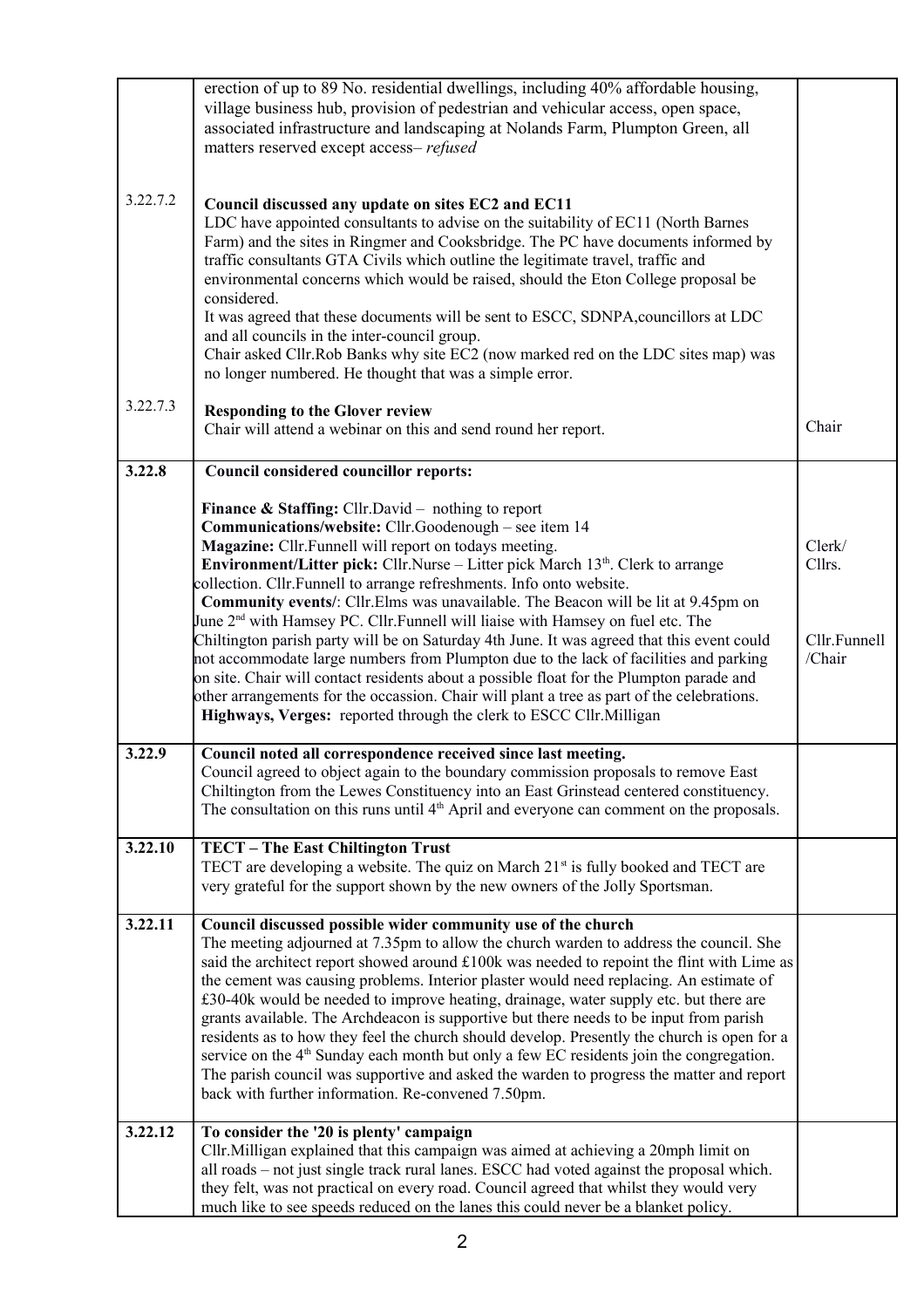| 3.22.13 | To consider Woodland trust projects to restore ancient woodlands<br>The details had been sent to James Otway and Mary Parker with the suggestion that Wet<br>Home Wood might be a candidate for restoration. The wood is now only an outer ring of<br>ancient trees sited on the North Barnes farm. An approach had been made to Eton College<br>who own the farm but no reply was received.                                                                                                                                                                                                                                              |       |
|---------|-------------------------------------------------------------------------------------------------------------------------------------------------------------------------------------------------------------------------------------------------------------------------------------------------------------------------------------------------------------------------------------------------------------------------------------------------------------------------------------------------------------------------------------------------------------------------------------------------------------------------------------------|-------|
| 3.22.14 | Any update on Data Protection requirements and Parish website (Accessibility<br>Regulations 2018) – Cllr.Goodenough expressed her concerns that despite asking website<br>provider Upperbridge to ensure the website was compliant and chasing this up several<br>times the necessary changes had still not been carried out. Council agreed that this<br>situation was unacceptable and asked that a strongly worded email be sent. It further<br>agreed that alternatives to the present provider should be sought.                                                                                                                     |       |
| 3.22.15 | Items for noting or inclusion on a future agenda.<br>To note - signs to prevent drones flying from Hollycroft kindly installed by Chris<br>Symes. This has stopped the drones flying from Hollycroft on race days but operators<br>have moved onto the TECT community orchard. They are committing an offence by<br>erecting shelters on private land. Clerk will contact the rural crime officer.<br>To note -New PCSO contact :Christopher.Marchant@sussex.pnn.police.uk<br>To note -The Sweet Chestnut commemorative tree for John Anderson has been<br>planted<br>To note the appointment of Countryman's Contractors for mowing 2022 | Clerk |
| 3.22.16 | The next meetings of the Parish Council will be: Wed.11 <sup>th</sup> May 2022 Small Hall,<br>Plumpton and Weds.13 <sup>th</sup> July Small Hall Plumpton. Both 7-9pm. (subject to<br>conditions at the time)                                                                                                                                                                                                                                                                                                                                                                                                                             |       |

Meeting closed at 20.10pm JT 2/3/22

Signed……………………………………..(Chairman ) Dated……………………………

**Glossary:**

LDC – Lewes District Council SDNPA - South Downs National Park Authority ESCC - East Sussex County Council AIRS – Action in Rural Sussex

SSALC – Surrey and Sussex Association of Local Councils

TECT – The East Chiltington Trust LDALC – Lewes District Association of Local Councils

CPRE – Campaign for the Protection of Rural England

OART – The Ouse and Adur rivers trust